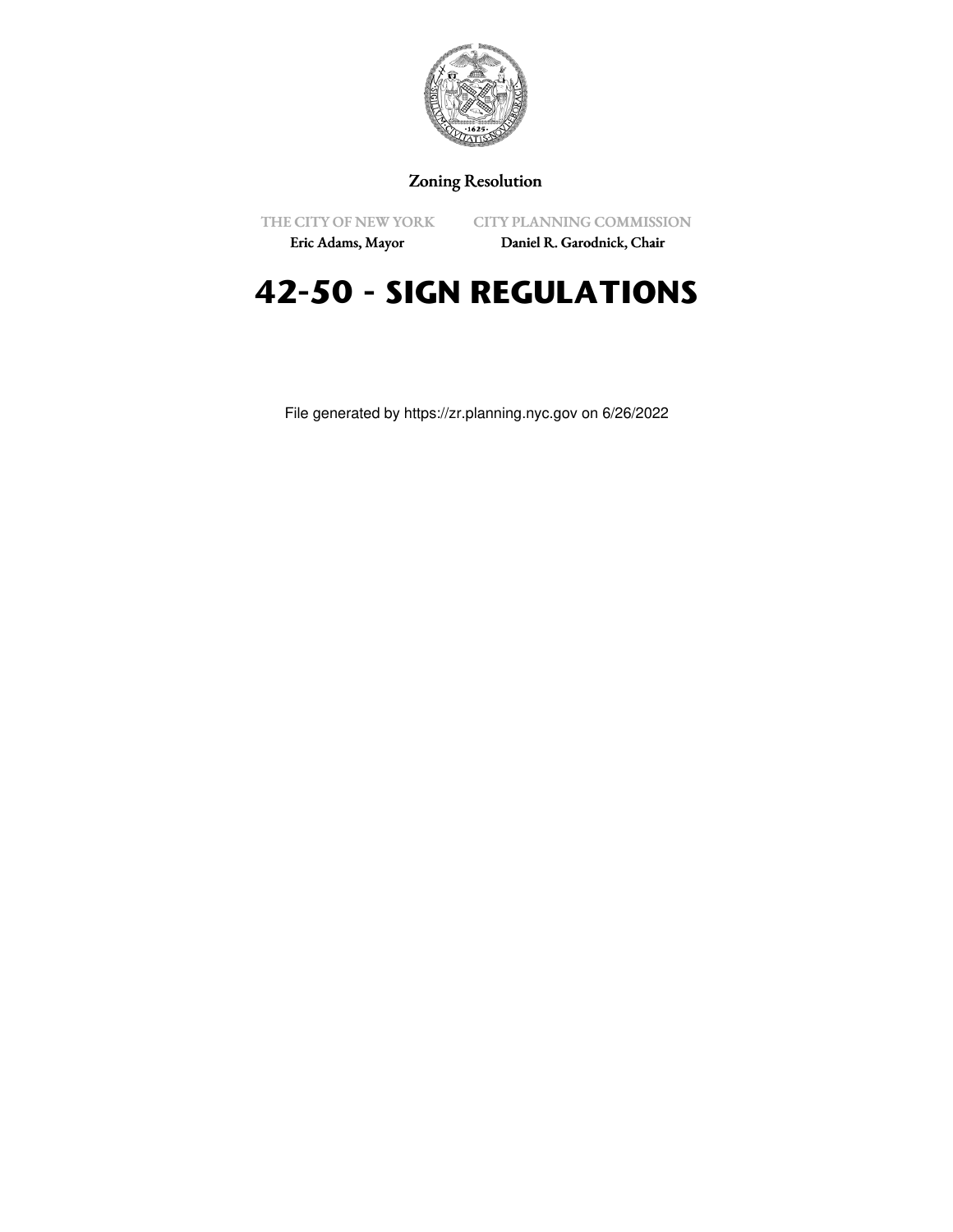#### **42-50 - SIGN REGULATIONS**

LAST AMENDED 12/15/1961

## **42-51 - Definitions**

LAST AMENDED 11/19/1987

Words in italics are defined in Section 12-10 or, if applicable exclusively to this Chapter, in this Section.

#### **42-52 - Permitted Signs**

LAST AMENDED 2/27/2001

#### M1 M2 M3

In all districts, as indicated, #signs# are permitted subject to the provisions of the following Sections:

Section 42-53 (Surface Area and Illumination Provisions)

Section 42-54 (Permitted Projection or Height of Signs)

Section 42-55 (Additional Regulations for Signs Near Certain Parks and Designated Arterial Highways)

Section 42-56 (Special Provisions Applying Along District Boundaries)

Section 42-57 (Additional Sign Regulations for Adult Establishments)

Section 42-58 (Signs Erected Prior to December 13, 2000).

However, notwithstanding any provision of this Section, flags, banners or pennants other than those that are #advertising signs#, located on any #zoning lot# used primarily for #community facility# #uses# of a civic, philanthropic, educational or religious nature, are permitted in all districts, as indicated, without limitation.

#### **42-53 - Surface Area and Illumination Provisions**

LAST AMENDED 10/13/2010

#### M1 M2 M3

In all districts, as indicated, all permitted #signs# shall be subject to the restrictions on #surface area# and illumination as set forth in this Section, provided that the following #signs# shall be exempted from such restrictions on #surface area#:

#Illuminated# non-#flashing signs#, other than #advertising signs#, located in a window within a #building#, with a total #surface area# not exceeding eight square feet on any #zoning lot# and limited to not more than three such #signs# in any window.

For the purpose of determining permitted #surface area# of #signs# for #zoning lots# occupied by more than one establishment,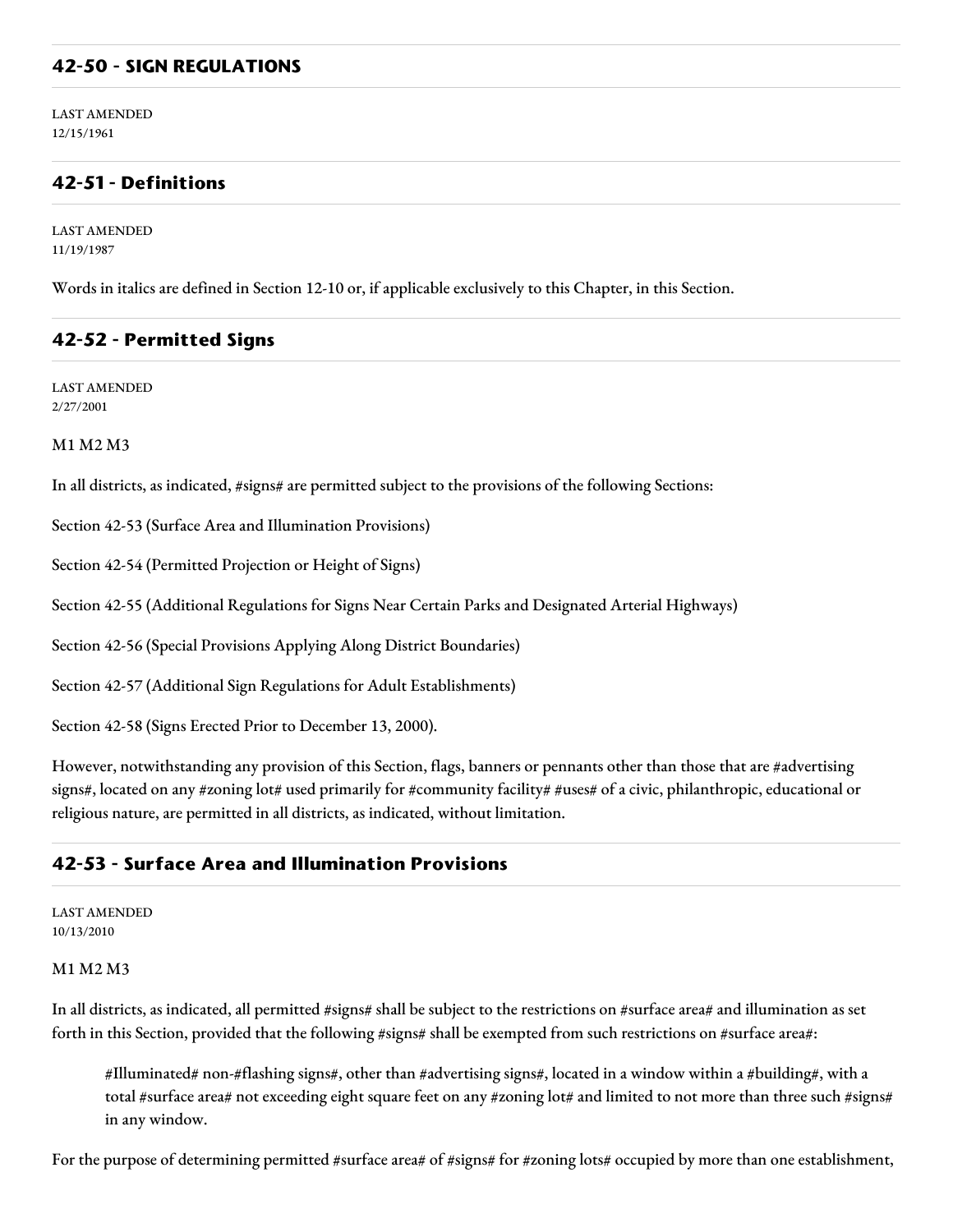any portion of such #zoning lot# occupied by a #building# or part of a #building# accommodating one or more establishments on the ground floor may be considered as a separate #zoning lot#.

No #illuminated sign# shall have a degree or method of illumination that exceeds standards established by the Department of Buildings by rule pursuant to the City Administrative Procedure Act. Such standards shall ensure that illumination on any #illuminated sign# does not project or reflect on #residences# or #joint living-work quarters for artists# so as to interfere with the reasonable use and enjoyment thereof. Nothing herein shall be construed to authorize a #sign with indirect illumination# to arrange an external artificial source of illumination so that direct rays of light are projected from such artificial source into #residences# or #joint living-work quarters for artists#.

## **42-531 - Total surface area of signs**

LAST AMENDED 2/27/2001

#### M1 M2 M3

In all districts, as indicated, the total #surface area# of all permitted #signs#, including non-#illuminated# or #illuminated signs#, shall not exceed the limitation established for non-#illuminated signs#, as set forth in Section 42-532.

#### **42-532 - Non-illuminated signs**

LAST AMENDED 10/13/2010

#### M1 M2 M3

In all districts, as indicated, non-#illuminated signs# with total #surface areas# not exceeding six times the #street# frontage of the #zoning lot#, in feet, but in no event more than 1,200 square feet for each #sign#, are permitted.

However, in any #Manufacturing District# in which #residences# or #joint living-work quarters for artists# are, under the provisions of the Zoning Resolution, allowed as-of-right or by special permit or authorization, the total #surface area# of all such permitted #signs# shall not exceed six times the #street# frontage of the #zoning lot#, in feet, and that the #surface area# of each #sign# shall not exceed 750 square feet.

## **42-533 - Illuminated or flashing signs**

LAST AMENDED 10/13/2010

#### M1 M2 M3

In all districts, as indicated, #illuminated# or #flashing# #advertising signs# are not permitted.

#Illuminated# or #flashing signs#, other than #advertising signs#, and #accessory# or #advertising# #signs with indirect illumination# are permitted, provided that the total #surface area# of all such #signs#, in square feet, shall not exceed:

- (a) for #illuminated# or #flashing signs# other than #advertising signs#, five times the #street# frontage of the #zoning lot#, in feet, and that the #surface area# of each #sign# shall not exceed 500 square feet; and
- (b) for #accessory# or #advertising# #signs with indirect illumination#, five times the #street# frontage of the #zoning lot#, in feet, and that the #surface area# of each #sign# shall not exceed 750 square feet.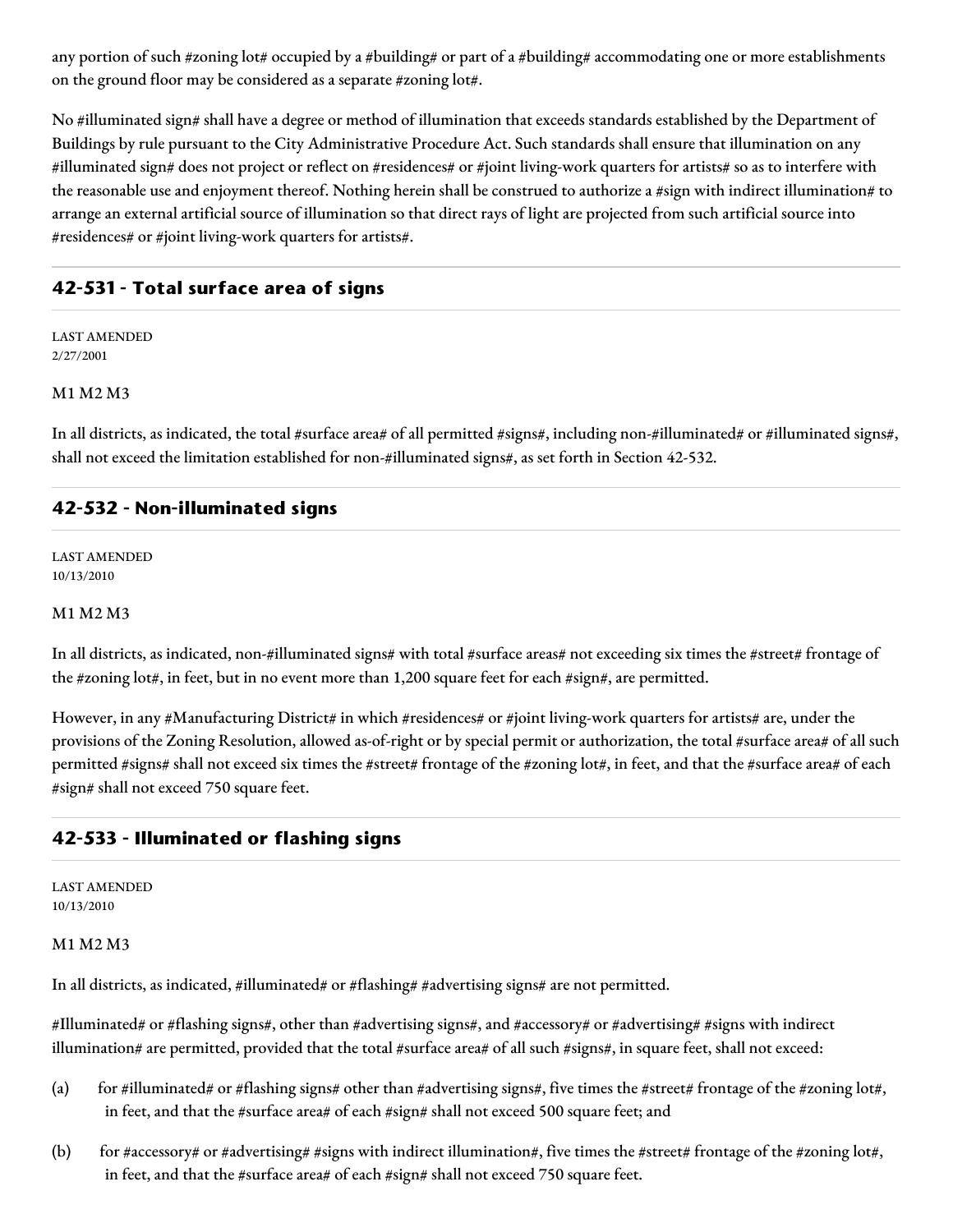However, in any #Manufacturing District# in which #residences# or #joint living-work quarters for artists# are, under the provisions of the Zoning Resolution, allowed as-of-right or by special permit or authorization, the total #surface area# of all such permitted #signs# shall not exceed five times the #street# frontage of the #zoning lot#, in feet, and that the #surface area# of each #sign# shall not exceed 500 square feet.

## **42-54 - Permitted Projection or Height of Signs**

LAST AMENDED 2/27/2001

#### M1 M2 M3

In all districts, as indicated, all permitted #signs# are subject to the applicable regulations of this Section, inclusive.

## **42-541 - Permitted projection**

LAST AMENDED 10/13/2010

M1 M2 M3

In all districts, as indicated, except as otherwise provided in Section 42-542 (Additional regulations for projecting signs), no permitted #sign# shall project across a #street line# more than 18 inches for double- or multi-faceted #signs# or 12 inches for all other #signs#, except that:

- (a) in M1-5B, M1-5M and M1-6M Districts, for each establishment located on the ground floor, non-#illuminated signs# other than #advertising signs# may project no more than 40 inches across a #street line#, provided that along each #street# on which such establishment fronts, the number of such #signs# for each establishment shall not exceed two two-sided #signs# separated at least 25 feet apart, and further provided that any such #sign# shall not exceed a #surface area# of 24 by 36 inches and shall not be located above the level of the first #story# ceiling.
- (b) for #zoning lots# occupied by more than two theaters designed, arranged and used for live performances of drama, music or dance and located within the area bounded by West 34th Street, Eighth Avenue, West 42nd Street and Tenth Avenue, permitted #signs# may project across a #street line# no more than 4 feet, 6 inches, provided the height of any such #signs# shall not exceed 55 feet above #curb level#.

## **42-542 - Additional regulations for projecting signs**

LAST AMENDED 2/27/2001

#### M1 M2 M3

In all districts, as indicated, permitted #signs# other than #advertising signs# may be displayed as follows:

- (a) Non-#illuminated signs# may be displayed on awnings or canopies permitted by the Administrative Code, with a #surface area# not exceeding 12 square feet and with the height of letters not exceeding 12 inches. Any commercial copy on such #signs# shall be limited to identification of the name or address of the #building# or an establishment contained therein.
- (b) #Signs# may be displayed on marquees permitted by the Administrative Code, provided that no such #sign# shall project more than 48 inches above nor more than 12 inches below such marquee.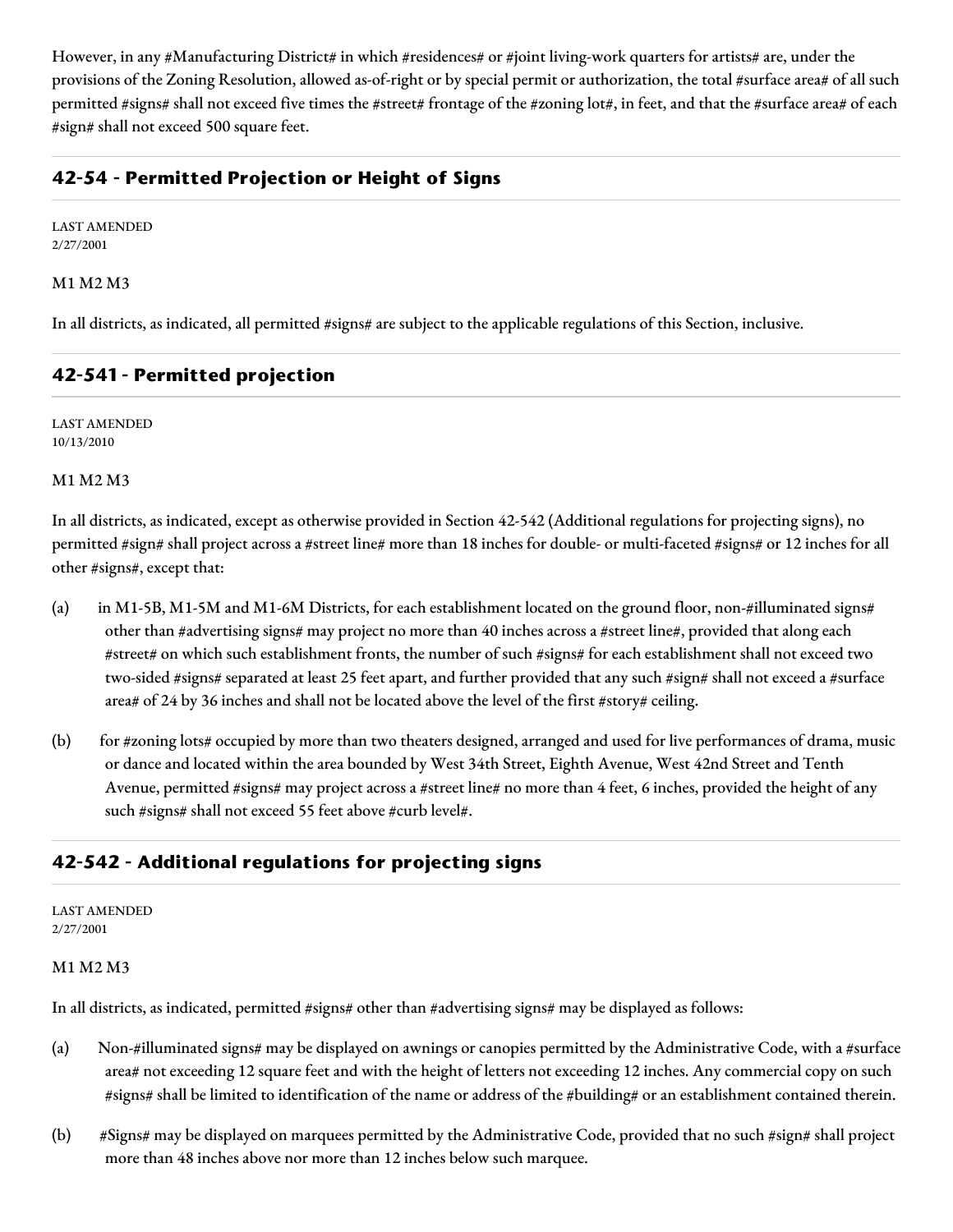### **42-543 - Height of signs**

LAST AMENDED 2/27/2001

#### M1 M2 M3

In all districts, as indicated, permitted #signs# shall not extend to a height greater than 40 feet above #curb level#, provided that non-#illuminated signs# or #signs with indirect illumination# may extend to a maximum height of 75 feet.

## **42-55 - Additional Regulations for Signs Near Certain Parks and Designated Arterial Highways**

LAST AMENDED 2/27/2001

#### M1 M2 M3

In all districts, as indicated, the provisions of paragraphs (a), (b) and (c), or paragraph (d), of this Section, shall apply for #signs# near designated arterial highways or certain #public parks#.

- (a) Within 200 feet of an arterial highway or a #public park# with an area of one-half acre or more, #signs# that are within view of such arterial highway or #public park# shall be subject to the following provisions:
	- (1) no permitted #sign# shall exceed 500 square feet of #surface area#; and
	- (2) no #advertising sign# shall be allowed; nor shall an existing #advertising sign# be structurally altered, relocated or reconstructed.
- (b) Beyond 200 feet from such arterial highway or #public park#, the #surface area# of such #signs# may be increased one square foot for each linear foot such sign is located from the arterial highway or #public park#.
- (c) The more restrictive of the following shall apply:
	- (1) any #advertising sign# erected, structurally altered, relocated or reconstructed prior to June 1, 1968, within 660 feet of the nearest edge of the right-of-way of an arterial highway, whose message is visible from such arterial highway, shall have legal #non-conforming# #use# status pursuant to Section 52-83 (Non-conforming Advertising Signs), to the extent of its size existing on May 31, 1968; or
	- (2) any #advertising sign# erected, structurally altered, relocated or reconstructed between June 1, 1968, and November 1, 1979, within 660 feet of the nearest edge of the right-of-way of an arterial highway, whose message is visible from such arterial highway, and whose size does not exceed 1,200 square feet in #surface area# on its face, 30 feet in height and 60 feet in length, shall have legal #non-conforming use# status pursuant to Section 52-83, to the extent of its size existing on November 1, 1979. All #advertising signs# not in conformance with the standards set forth herein shall terminate.
- (d) Within one-half mile of any boundary of the City of New York, permitted #signs# and #advertising signs# may be located along any designated arterial highway that is also:
	- (1) a "principal route" or "toll crossing" that prohibits direct vehicular access to abutting land and provides complete separation of conflicting traffic flows; and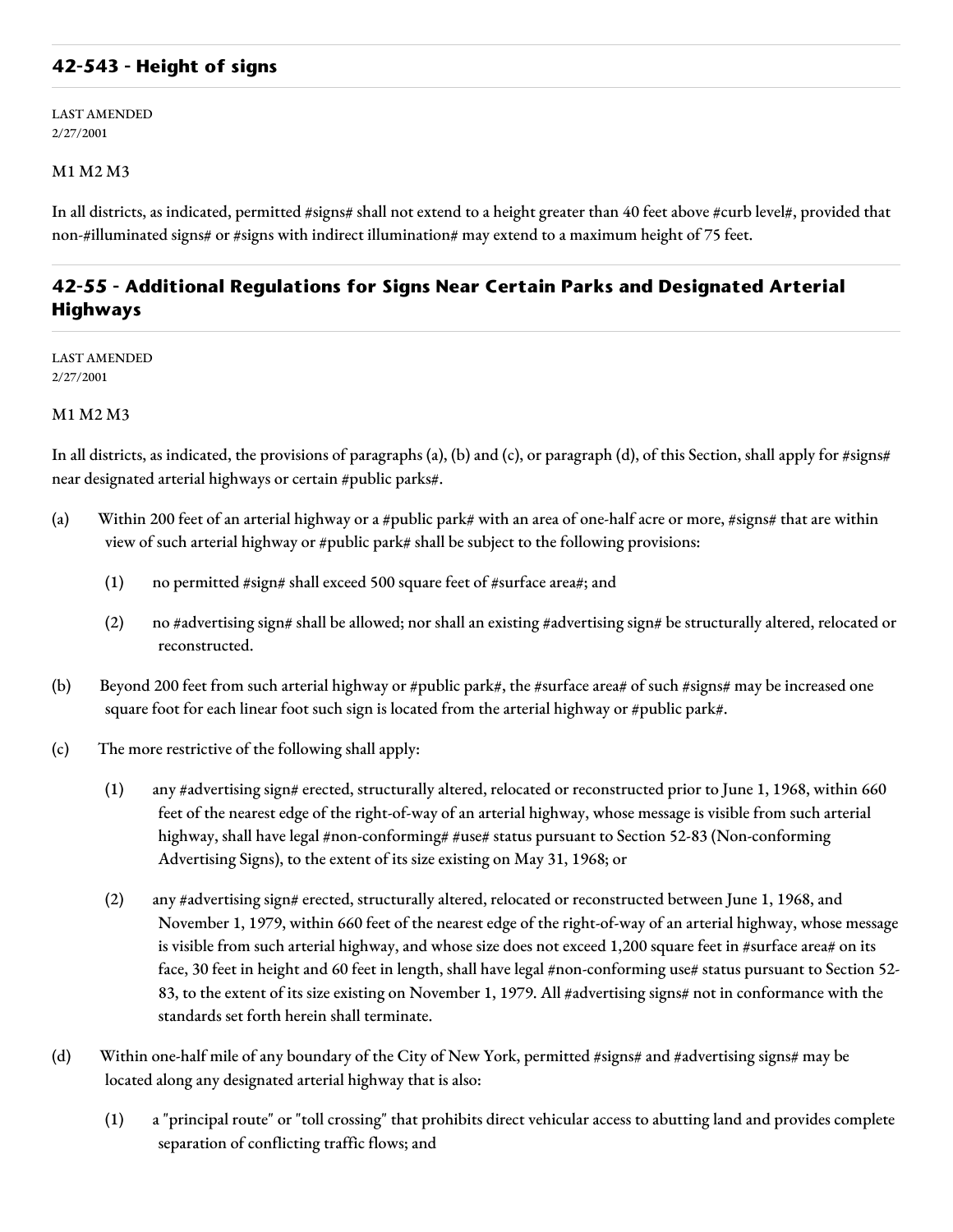- (2) a through truck route designated by the New York City Department of Transportation; and
- (3) that crosses a boundary of the City of New York, without regard to the provisions of paragraphs (a), (b) and (c) of this Section, provided any such permitted or #advertising sign# otherwise conforms to the regulations of this Chapter including, with respect to an #advertising sign#, a location not less than 500 feet from any other #advertising sign#, except that, in the case of any such permitted or #advertising sign# erected prior to August 7, 2000, such #sign# shall have #non-conforming# #use# status pursuant to Sections 52-82 (Non-conforming Signs Other Than Advertising Signs) and 52-83 with respect to all other regulations of this Chapter to the extent of the degree of #non-conformity# of such #sign# as of August 7, 2000, including, with respect to an #advertising sign#, its location within 500 feet of any other such #advertising sign#.

Upon application, the requirements of paragraphs (a), (b) and (c) of this Section shall be waived, provided that the Chairperson of the City Planning Commission certifies that such waiver is limited to a single non-#flashing sign# other than an #advertising sign#, located on a #zoning lot# not less than one and one-half acres and, all other permitted #signs#, other than #advertising signs# located on such #zoning lot#, that are subject to the provisions of this Section, conform with all the #sign# regulations applicable in C1 Districts.

For the purposes of this Section, arterial highways shall include all highways that are shown on the Master Plan of Arterial Highways and Major Streets as "principal routes," "parkways" or "toll crossings," and that have been designated by the City Planning Commission as arterial highways to which the provisions of this Section shall apply.

## **42-551 - Advertising signs on waterways**

LAST AMENDED 2/27/2001

No moving or stationary #advertising sign# shall be displayed on a vessel plying waterways adjacent to #Manufacturing Districts# and within view from an arterial highway.

For the purposes of this Section, arterial highways shall include all highways that are shown on the Master Plan of Arterial Highways and Major Streets as "principal routes," "parkways" or "toll crossings" and that have been designated by the City Planning Commission as arterial highways to which the provisions of this Section shall apply.

For the purposes of this Section, an #advertising sign# is a #sign# that directs attention to a profession, business, commodity, service or entertainment conducted, sold or offered elsewhere than upon the premises of the vessel and is not #accessory# to a #use# on such vessel.

## **42-56 - Special Provisions Applying Along District Boundaries**

LAST AMENDED 2/27/2001

## **42-561 - Restrictions along district boundary located in a street**

LAST AMENDED 2/27/2001

#### M1 M2 M3

In all districts, as indicated, and within 100 feet of the #street line# of any #street# or portion thereof in which the boundary of an adjoining #Residence District# is located, or which adjoins a #public park# of one-half acre or more, #advertising signs# that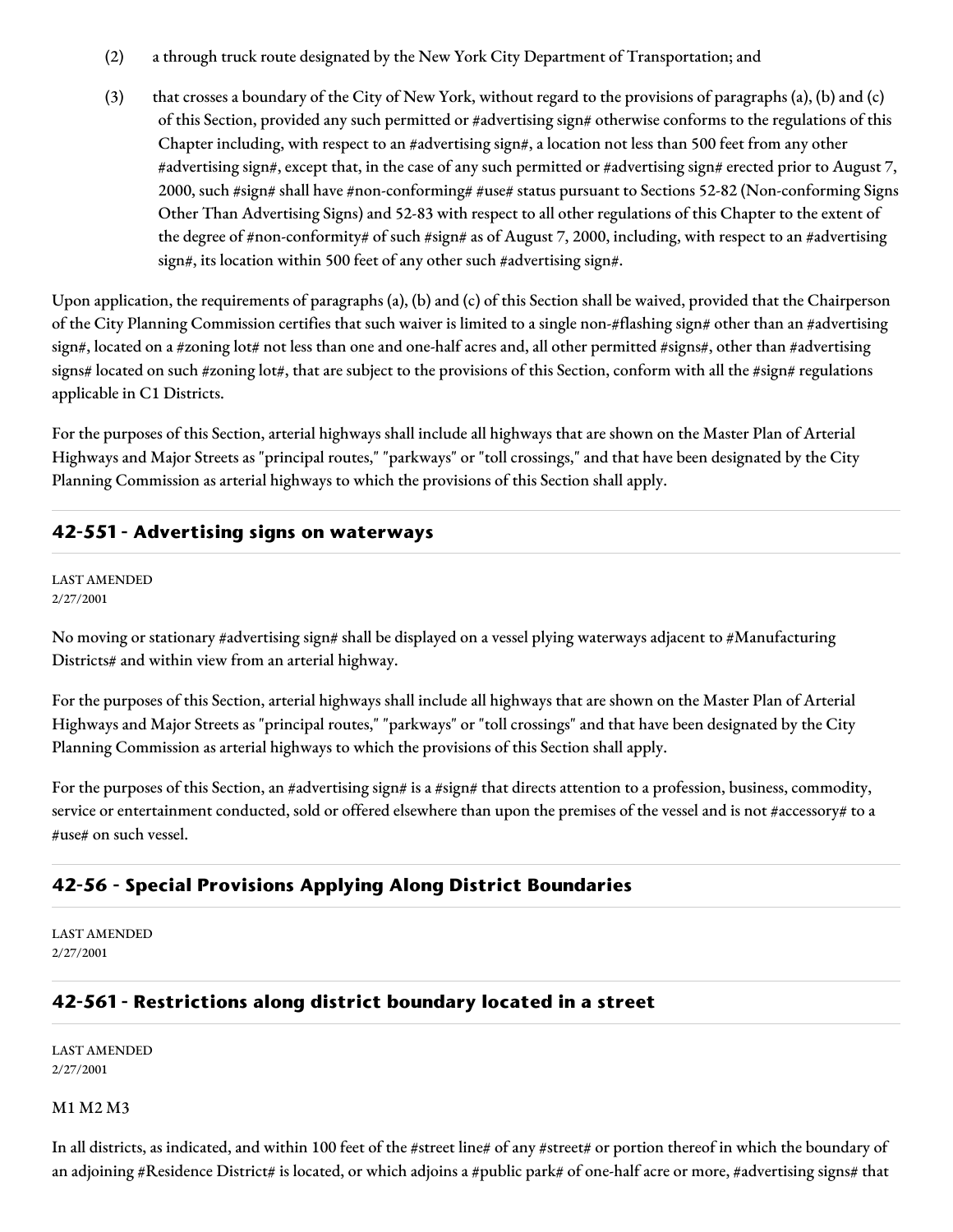face at an angle of less than 165 degrees away from such #Residence District# or park boundary shall not be permitted and all other #signs# facing at less than such an angle shall conform with all the #sign# regulations applicable in C1 Districts as set forth in Sections 32-61 to 32-68, inclusive, relating to Sign Regulations.

## **42-562 - Restriction on angle and height above curb level**

LAST AMENDED2/27/2001

#### M1 M2 M3

In all districts, as indicated, and within 500 feet of the boundary of a #Residence District# or #Commercial District#, except C7 or C8 Districts, any illuminated portion of any #sign# shall face at an angle of more than 90 degrees away from such boundary line and a #sign with indirect illumination# may extend only to a height of 58 feet above #curb level#.

## **42-57 - Additional Sign Regulations for Adult Establishments**

LAST AMENDED 2/27/2001

#### M1 M2 M3

In all districts, as indicated, all permitted #signs#, other than #advertising signs#, for #adult establishments# shall conform with the provisions of this Chapter, except that the maximum #surface area# of all #signs#, other than #advertising signs#, for #adult establishments# shall not exceed, in the aggregate, three times the #street# frontage of the #zoning lot#, but in no event more than 150 square feet per establishment, of which no more than 50 square feet may be #illuminated# and no portion thereof may be #flashing#.

No #signs# for #adult establishments# shall be permitted on the roof of any #building#, nor shall such #signs# extend above #curb level# at a height greater than 25 feet.

#### **42-58 - Signs Erected Prior to December 13, 2000**

#### LAST AMENDED2/27/2001

#### M1 M2 M3

In all districts, as indicated, a #sign# erected prior to December 13, 2000, shall have #non-conforming use# status pursuant to Sections 52-82 (Non-conforming Signs Other Than Advertising Signs) or 52-83 (Non-conforming Advertising Signs) with respect to the extent of the degree of #non-conformity# of such #sign# as of such date with the provisions of Sections 42-52, 42-53 and 42-54, where such #sign# shall have been issued a permit by the Department of Buildings on or before such date. In all such districts, as indicated, a #sign# other than an #advertising sign# erected prior to December 13, 2000, shall also have #nonconforming use# status pursuant to Section 52-82 with respect to the degree of #non-conformity# of such #sign# as of such date with the provisions of Section 42-55, paragraphs (a)(1) and (b), where such #sign# shall have been issued a permit by the Department of Buildings on or before such date. Nothing herein shall be construed to confer #non-conforming use# status upon any #advertising sign# located within 200 feet of an arterial highway or of a #public park# with an area of one-half acre or more, and within view of such arterial highway or #public park#, or where such #advertising sign# is located at a distance from an arterial highway or #public park# with an area of one-half acre or more which is greater in linear feet than there are square feet of #surface area# on the face of such #sign#, contrary to the requirements of Section 42-55, paragraph (b). The #non-conforming use# status of signs subject to Section 42-55, paragraphs  $(c)(1)$ ,  $(c)(2)$  and (d), shall remain unaffected by this provision.